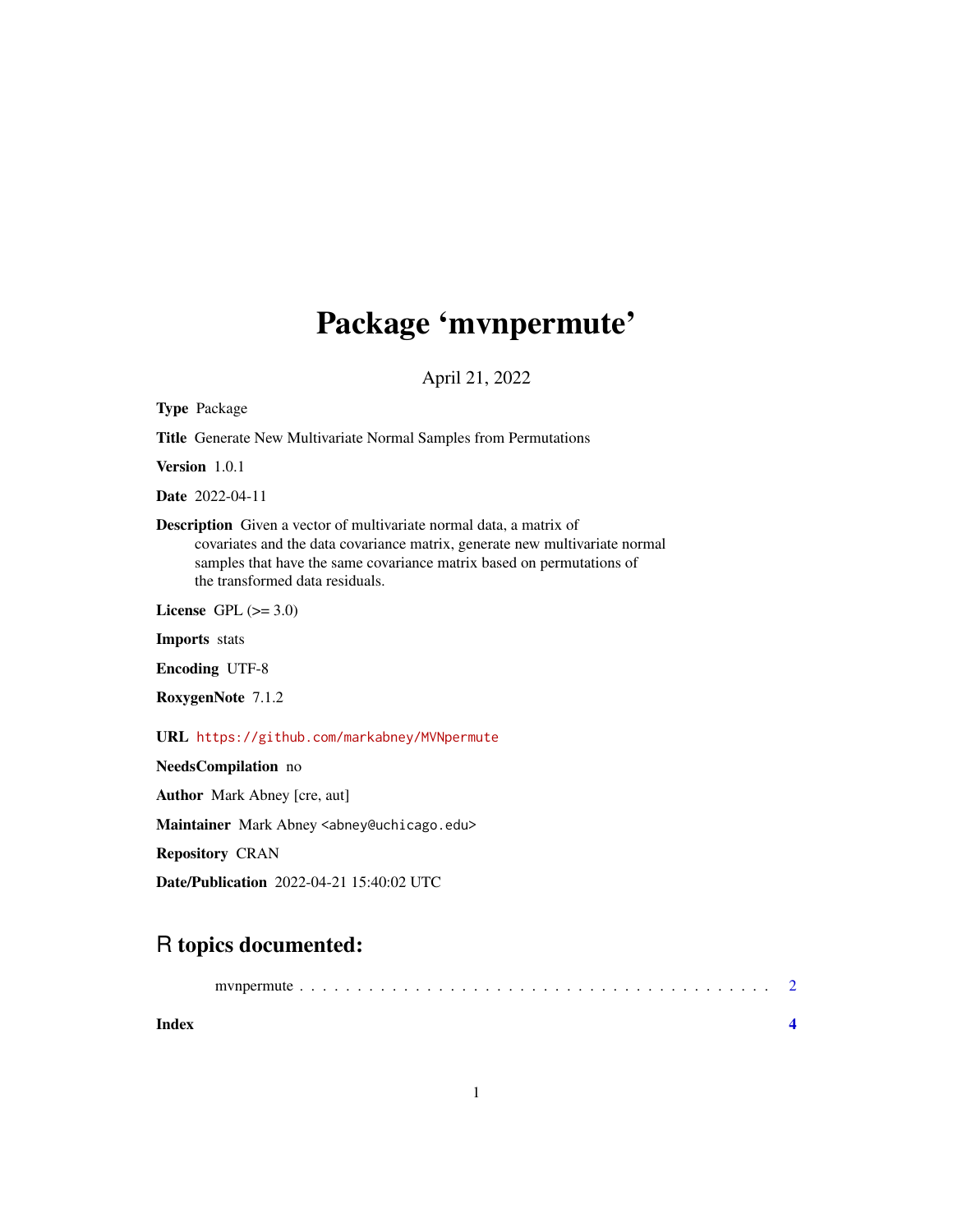<span id="page-1-0"></span>

#### Description

Simulate new multivariate normal data sets with a specified covariance matrix by permutation. Permutations are done on a linear transformation of residuals that is guaranteed to be exchangeable when the original data are multivariate normally distributed.

#### Usage

mvnpermute(y, X, S, nr, seed)

#### Arguments

| y    | Vector of multivariate normal data.                                                                                               |
|------|-----------------------------------------------------------------------------------------------------------------------------------|
| X    | Matrix or data frame of covariate values (including the intercept term if desired).<br>Number of rows must equal the length of y. |
| S    | Known or estimated covariance matrix of y.                                                                                        |
| nr   | Number of data sets to generate.                                                                                                  |
| seed | Optional random number seed for sampling the nr permutations.                                                                     |

#### Details

This function takes multivariate normal data with known covariates and covariance matrix and generates "permutations" of this data that maintain the mean and covariance of the original data. The permutations are generated by finding the residuals of the data and mapping the residuals to an orthonormal space, then simulating random permutations within this orthonormal space. The permutations are then mapped back to the original space, and the expected values (given the covariates, and their estimated effect sizes) are added back in. The resulting "permuted" data can now be used exactly like the original data; for example, you could estimate the null distribution of some test statistic while maintaining the (known) covariance of the data.

#### Value

A matrix with number of rows equal to length(y) and nr columns.

#### References

Abney M (2015) "Permutation testing in the presence of polygenic variation." Genetic Epidemiology, in press.

Abney M, Ober C, McPeek MS (2002). "Quantitative trait homozygosity and association mapping and empirical genome-wide significance in large complex pedigrees: Fasting serum insulin levels in the Hutterites." American Journal of Human Genetics 70: 920–934.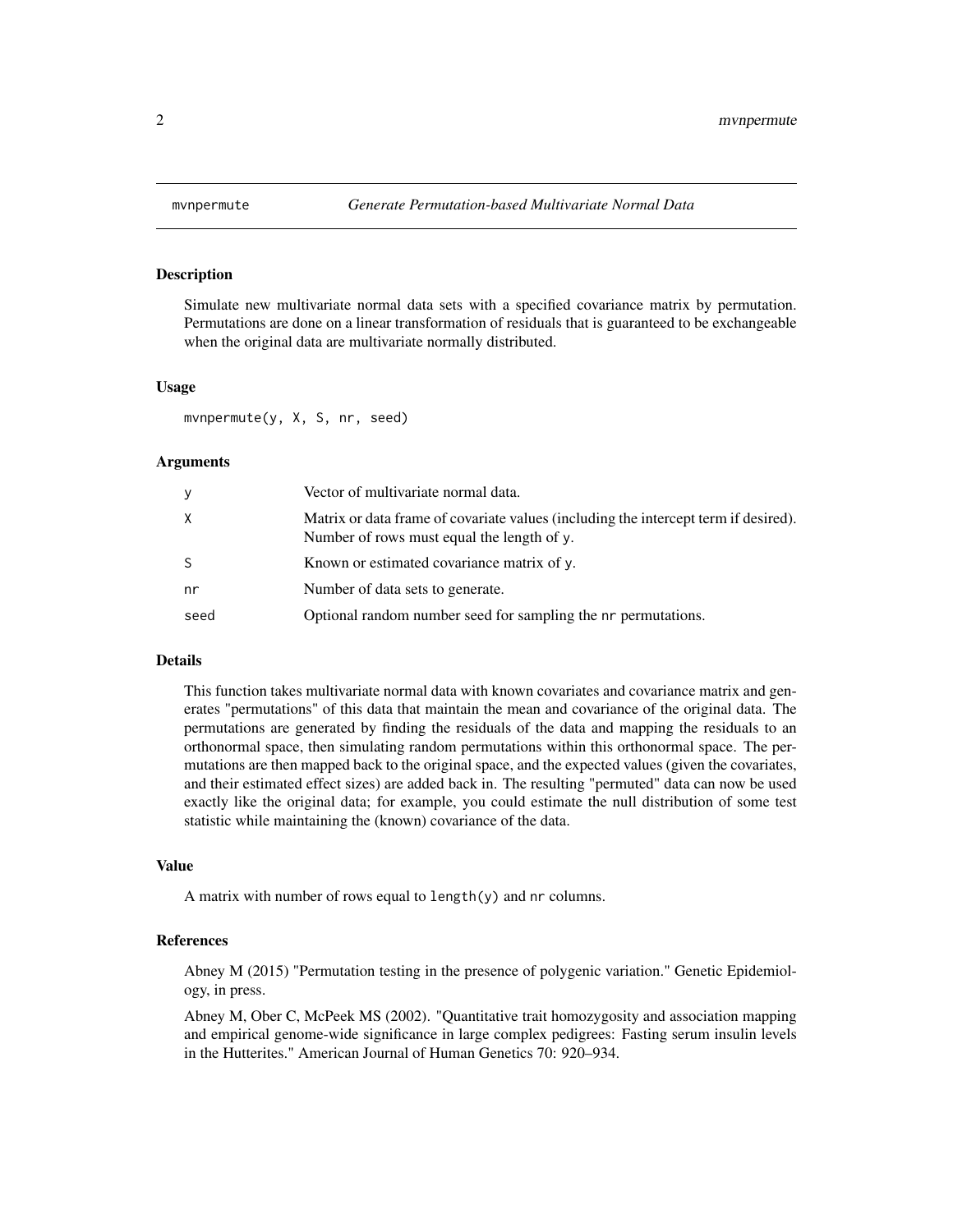#### mvnpermute 3

#### Examples

```
set.seed(98765)
N < - 100r.mat <- matrix(rexp(N^2), ncol=N)
cv.mat <- crossprod(r.mat) # a positive definite covariance matrix
x.mac < - rep(1, N)r.mean <- 3
r1 <- rnorm(N) # independent random noise
r.data <- x.mat * r.mean + drop( t(chol(cv.mat)) %*% r1 ) # correlated random noise
r.perm <- mvnpermute( r.data, x.mat, cv.mat, nr=1000, seed=1234)
est.cvm <- cov(t(r.perm))
plot(cv.mat, est.cvm); abline(0,1)
```